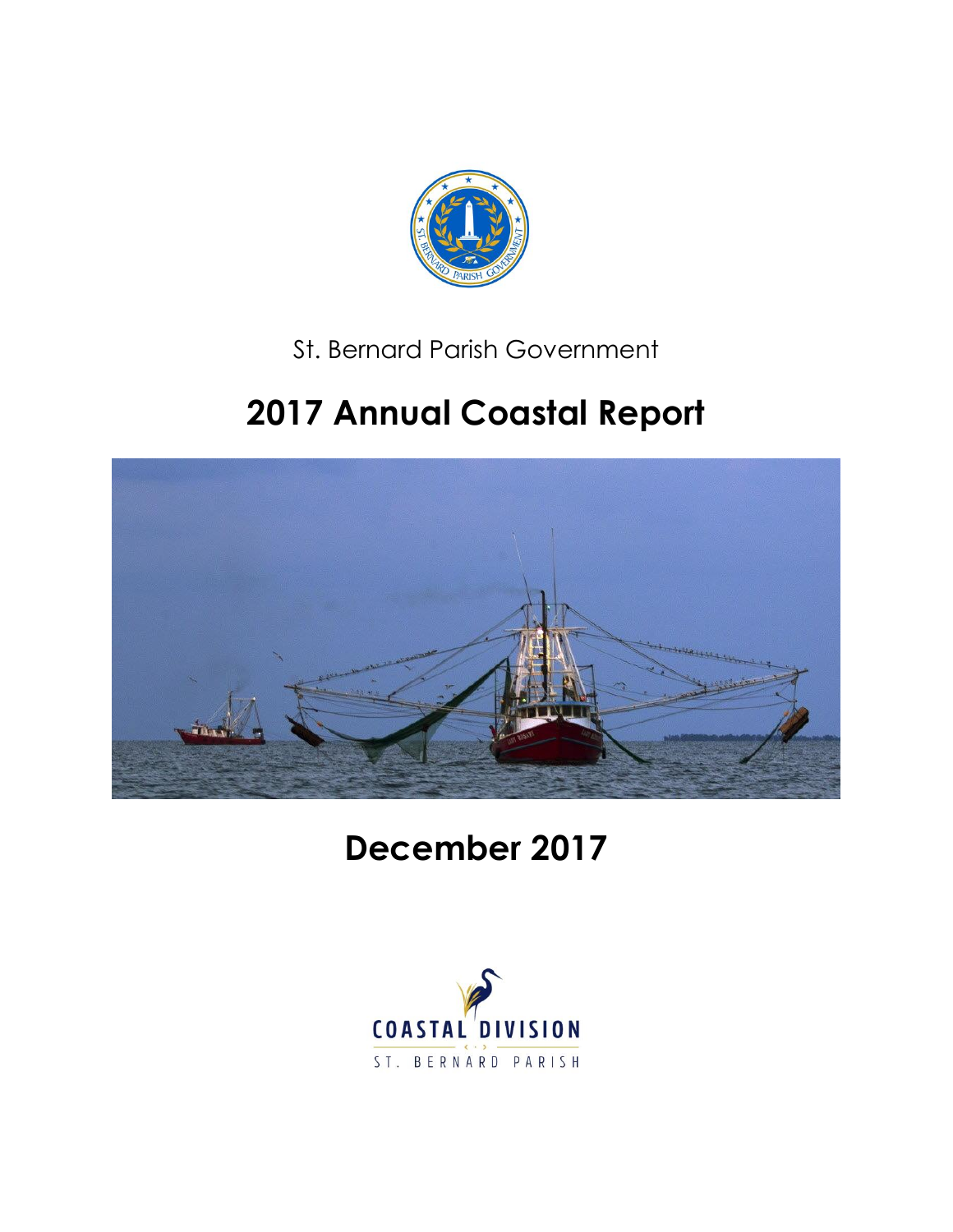# **Table of Contents**

| I. Executive Summary                      | $\mathbf 2$ |
|-------------------------------------------|-------------|
| II. 2017: Recap and Highlights            | 3           |
| III. 2018: Vision for Restoring the Coast | 8           |
| <b>IV. Master Project List</b>            | 9           |
| V. SBPG Coastal Division                  | 10          |



*Parish President Guy McInnis and John Lane, Executive Director of Coastal Affairs*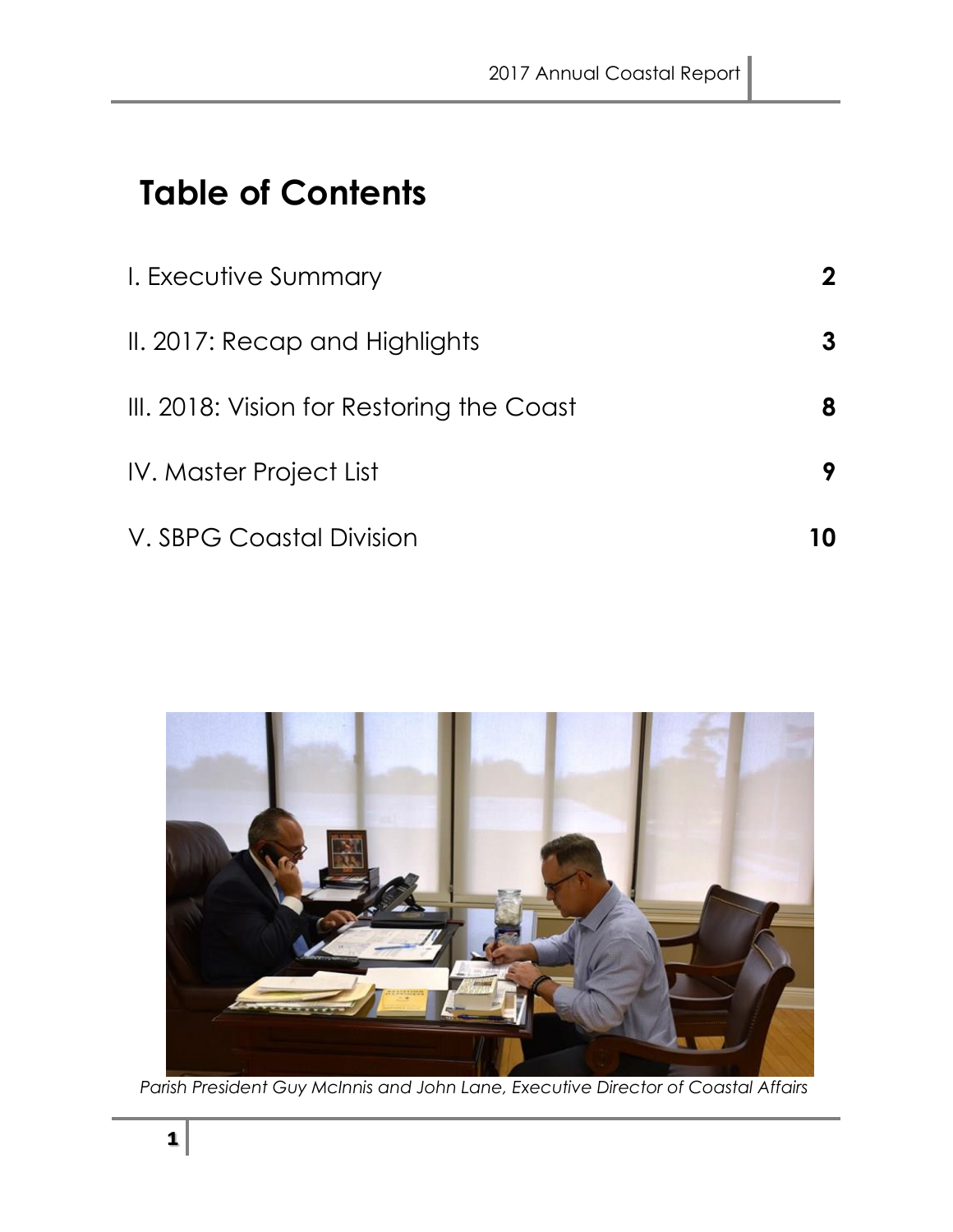# **I. Executive Summary**

The St. Bernard Parish Government (SBPG) Coastal Division reached a number of critical milestones in 2017. Engineering and design began for five large-scale projects: *Bayou La Loutre Ridge Restoration*; *Bayou Terre aux Beoufs Ridge Restoration* (Phase 1); *Lake Borgne Marsh Creation* (Phase 1); *Golden Triangle Marsh Creation* (Phase 1); and *Biloxi Marsh Living Shoreline*. SBPG also constructed Phase 1 of the *Delacroix Fishing Complex* and installed navigational aids near Shell Beach and Hopedale. Finally, the Louisiana Coastal Protection and Restoration Authority (CPRA) board convened at Chalmette High School in July, marking the first time the agency has conducted an official meeting in St. Bernard Parish.

Local coastal restoration efforts have benefitted greatly from partnerships and volunteerism. The SBPG Coastal Division worked closely with a number of public, private, and nongovernmental entities throughout the year to implement smallscale coastal restoration projects. Such projects include the planting of cypress trees near Caernarvon; the planting of black mangroves in the Biloxi Marsh; and the removal of derelict crab traps near Delacroix. Hundreds of volunteers from around the United States, including many from Chalmette High School (CHS) and local groups and businesses, contributed thousands of hours of labor during the implementation of the aforementioned projects.

The SBPG Coastal Division engaged in a number of planning and grant writing activities in 2017. The first iteration of the parish's *RESTORE Act Multiyear Implementation Plan* was approved by the US Treasury in May. SBPG has since submitted RESTORE Act Direct Component grant applications for the *Paris Road Corridor Streetscape Enhancement* project and the *Nunez Community College Fisheries Workforce Development* program. The parish also recently submitted a request to the *Deepwater Horizon* Trustee Implementation Group (TIG) for \$3.5 million in Natural Resource Damage Assessment (NRDA) funding for the *Chandeleur Islands Maintenance and Re-vegetation* project.

A number of high priority coastal activities will be implemented during the coming year. Several projects will likely be funded via the RESTORE Act in 2018, including Lake Lery Marsh Creation (Phase 2). Additionally, each of the previously referenced small-scale coastal restoration projects (cypress trees, black mangroves, and derelict crab traps) will occur again next year. Finally, the SBPG Coastal Division looks forward to capitalizing on new funding opportunities in 2018, including Phase 2 of the Gulf of Mexico Energy Security Act (GOMESA).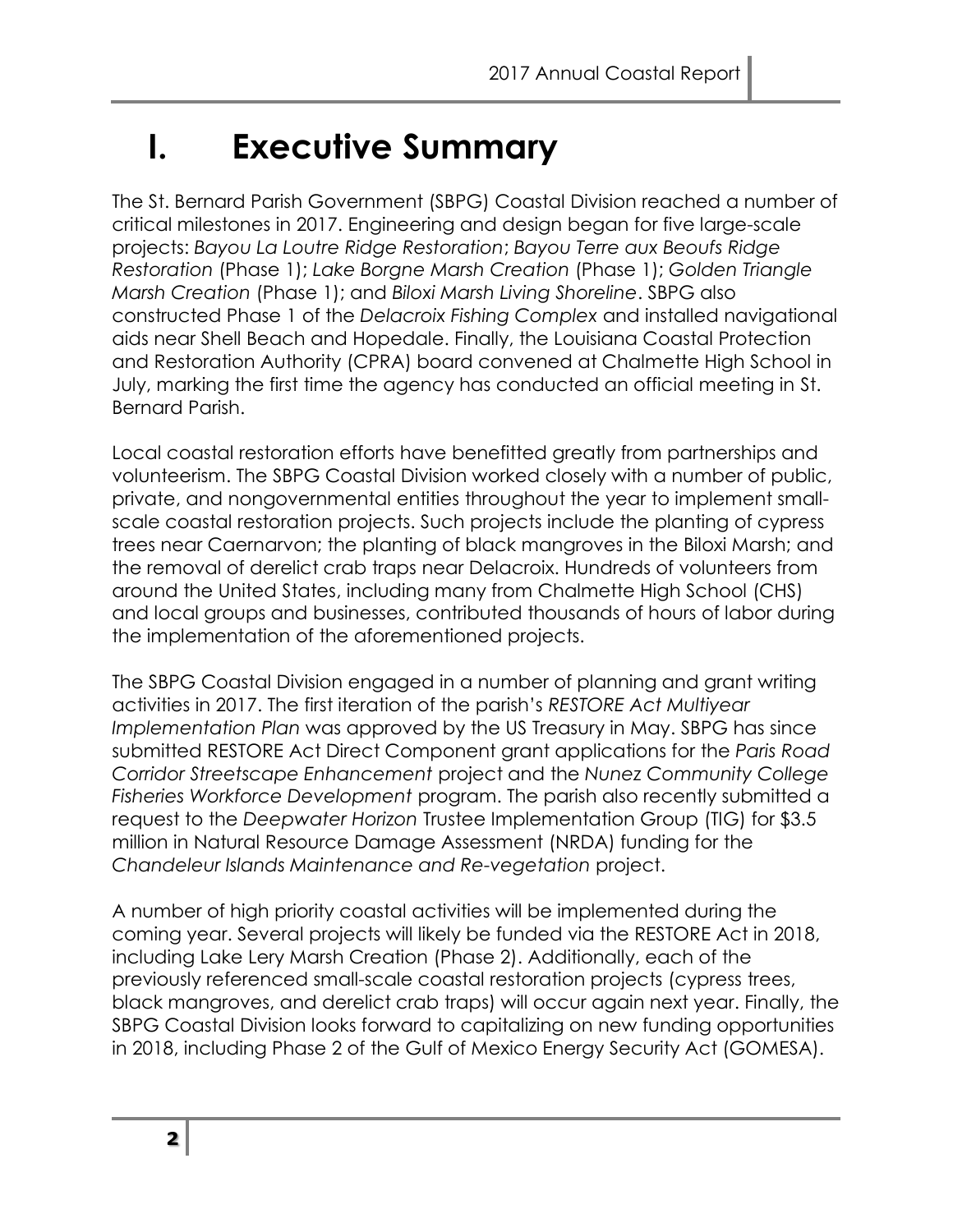Planning

### **II. 2017: Recap and Highlights**



#### *Projected Total Expenditures by Project Phase*

Over \$25 million in additional projects were *completed* in 2017, most notably the *Living Shoreline* and Delacroix Fishing Complex. Projected *engineering and design* expenditures have remained relatively static since 2016. Total projected *planning* expenditures have increased by approximately \$40 million since last year, largely due to the passage of the State's *2017 Coastal Master Plan* and the introduction of the East Delacroix Marsh Creation polygon and other large-scale projects.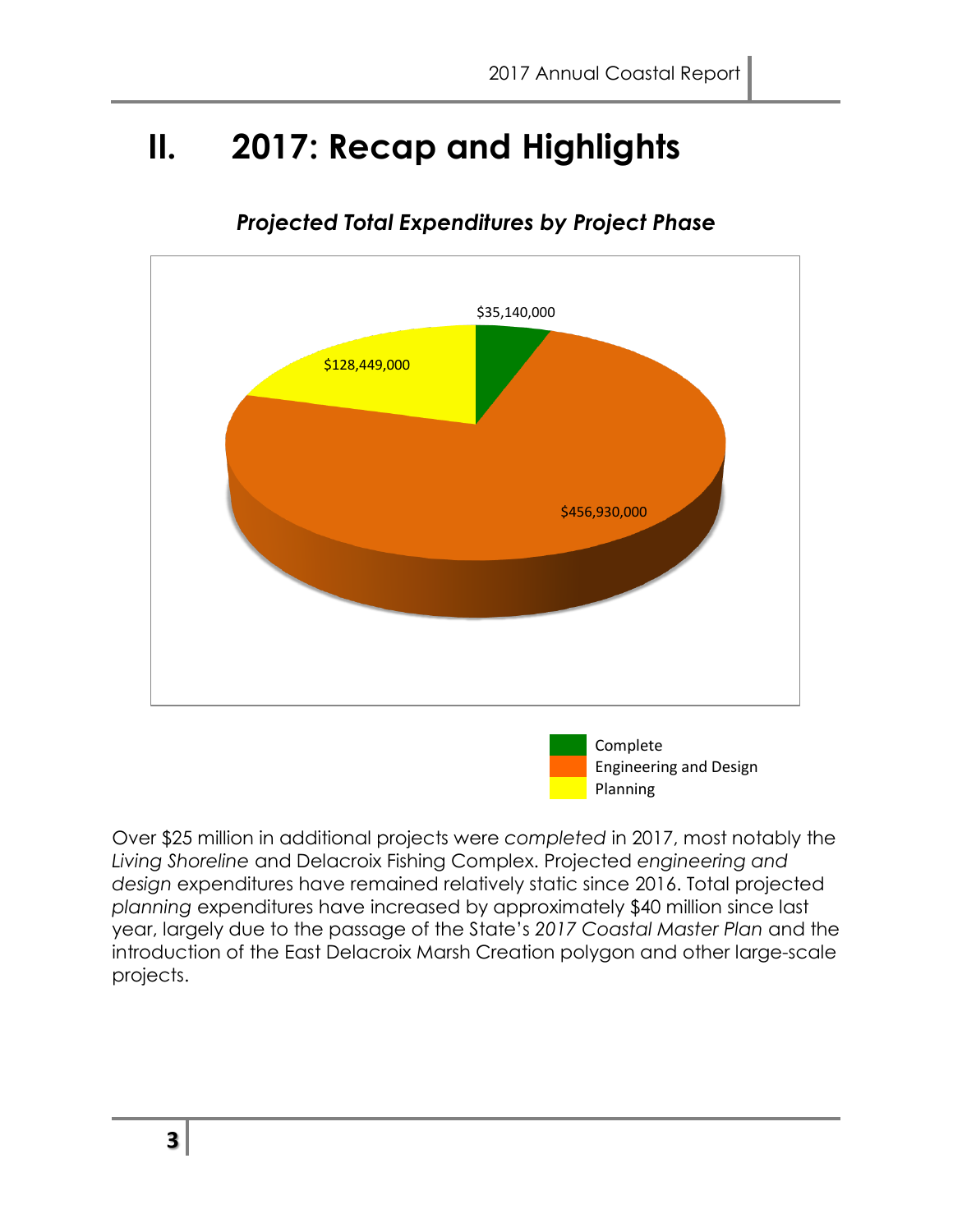#### *Construction and Implementation*

- **January 2017:** SBPG completed an emergency navigational aids project near the Mississippi River Gulf Outlet (MRGO) at Shell Beach and Hopedale. Channel markers were installed in order to mitigate some of the navigational hazards caused by the MRGO rock dam closure.
- **Ebruary and March 2017:** SBPG worked with the Lake Pontchartrain Basin Foundation (LPBF), Louisiana Department of Wildlife and Fisheries (LDWF), and Sweetwater Marina to conduct a derelict crab trap sweep in Delacroix. Approximately 3,000 derelict crab traps were removed from St. Bernard Parish waterways during the event. Two similar sweeps will be conducted in February and March of 2018.
- **March 2017:** SBPG worked with the Louisiana Department of Agriculture and Forestry (LDAF) and Common Ground to plant 500 Roseau cane stalks in Reggio and 1,500 plugs of smooth cordgrass along Bayou La Loutre. The parish will be working with LDAF on a similar bulrush project in the Central Wetlands Unit in 2018.
- **March and April 2017:** SBPG worked with LPBF, the St. Bernard Wetlands Foundation, and Restore the Earth to plant 2,300 cypress trees in the Caernarvon area. Approximately 1,000 additional cypress trees will be planted near Caernarvon in March 2018.
- **April 2017:** SBPG worked with Nicholls State University, the LSU Ag Center, and others to plant 1,000 black mangroves in the Biloxi Marsh. The project was largely funded by private contributions and grants. The SBPG Coastal Division, CHS, and the LSU Ag Center have raised 3,000 black mangrove plants in the school's greenhouse since 2016. An additional 1,000 mature black mangroves will be planted in the Biloxi Marsh in April 2018.
- **August 2017:** SBPG completed the construction of the Delacroix Fishing Complex (Phase 1), which included a fishing pier, pavilion, and restroom. The property for the fishing pier and pavilion was donated by the Meraux Foundation. Phase 2 (boat hoist and dry dock) construction will be completed in 2018.
- **October 2017:** SBPG completed the *Violet Safe Harbor* (marine debris removal) project in the Violet Canal. The CPRA will also be performing maintenance dredging along a portion of the canal in January 2018.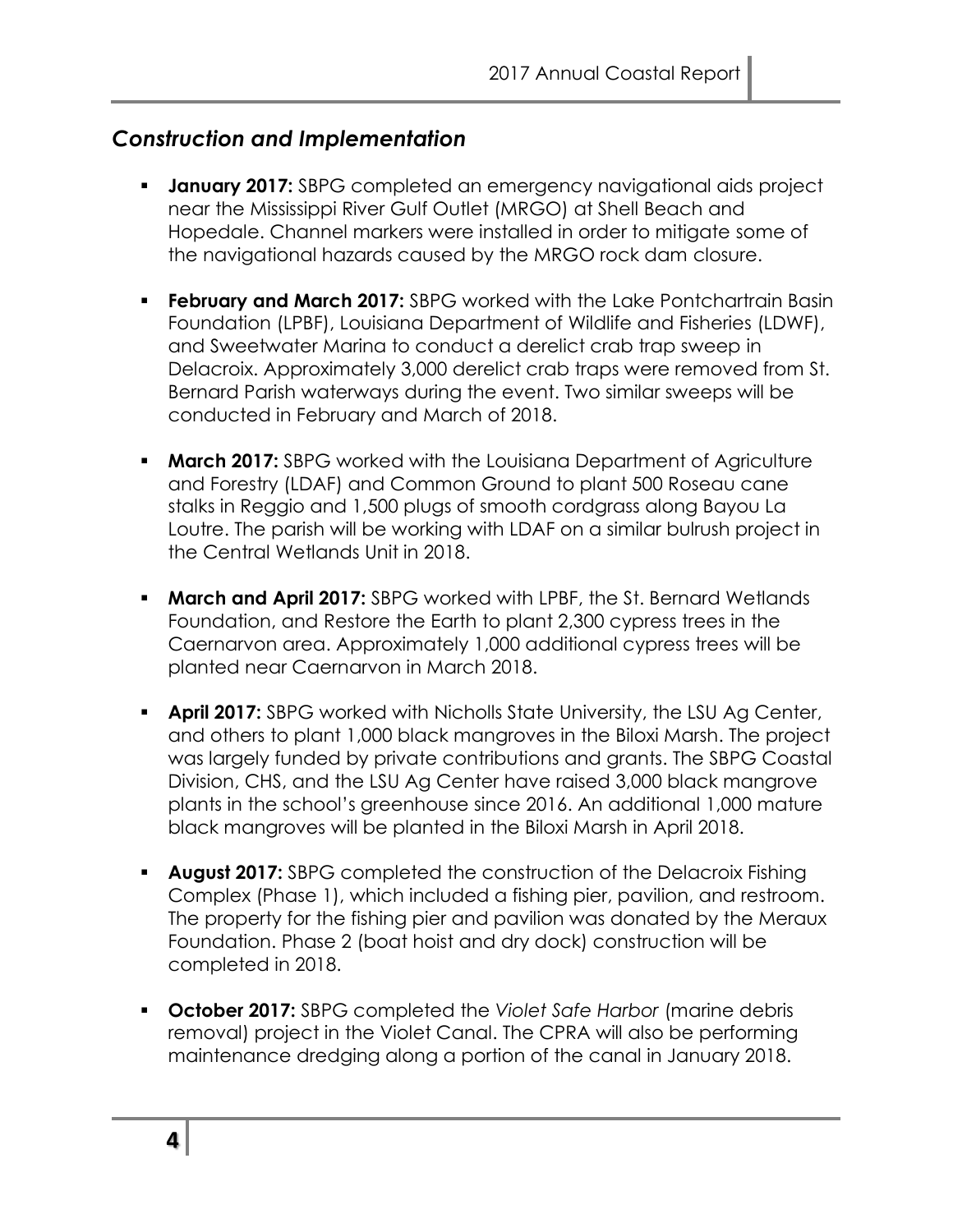

#### *Projected Total Expenditures by Project Type*



Projected total expenditures by project type have generally remained static since 2016. However, the *shoreline protection* category increased by \$40 million due to the reclassification of the Point aux Marchettes project. The reclassification of the project from marsh creation to shoreline protection is the result of recent project scoping conducted by various federal agencies as part of the Coastal Wetlands Planning, Protection and Restoration (CWPPRA) process. Newly proposed projects such as Chandeleur Islands Maintenance and Re-vegetation have also resulted in a fairly significant increase in projected expenditures for projects designated as *other*.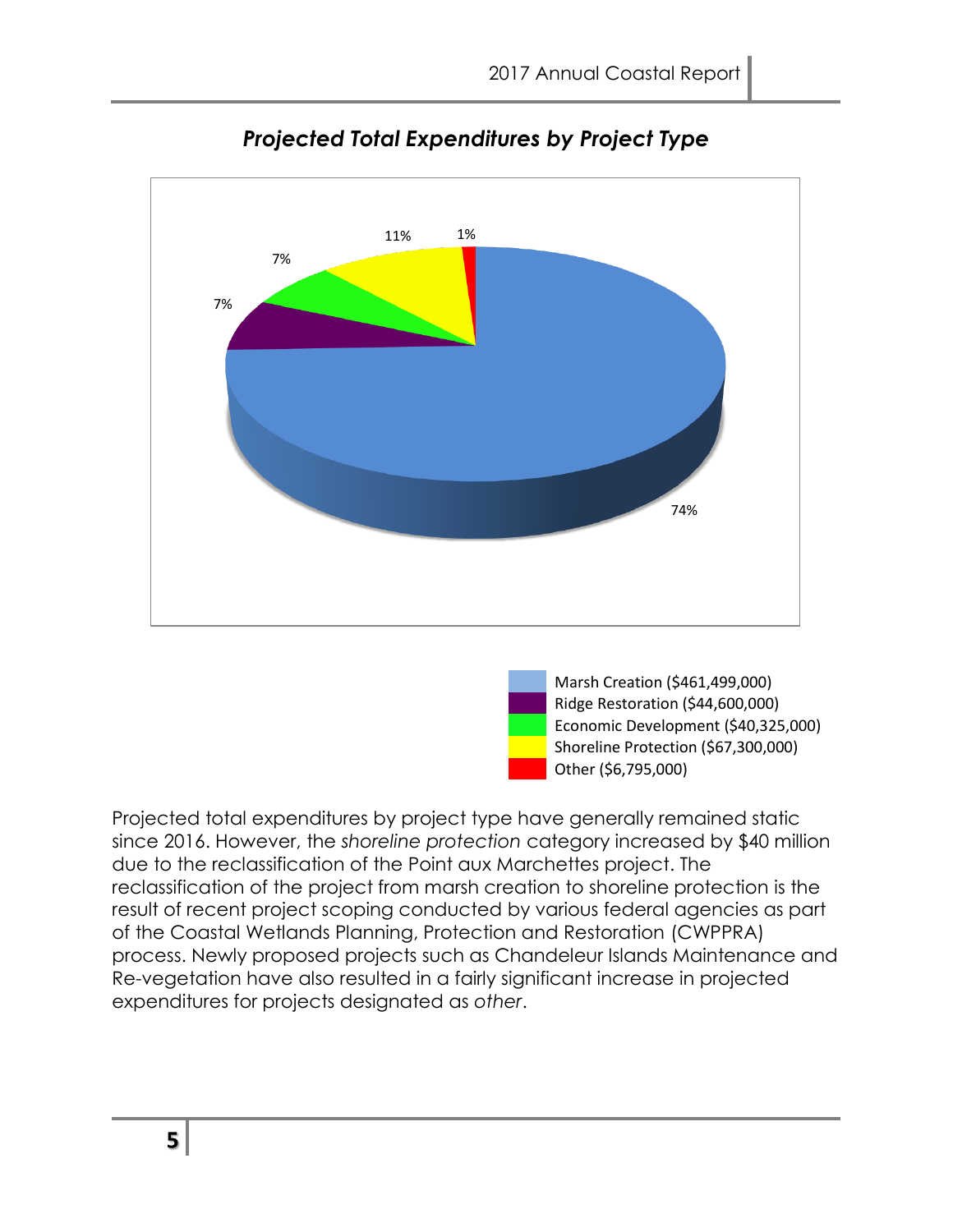#### *Engineering and Design*

- **January 2017:** The CWPPRA Task Force approved Phase 1 (engineering/design) funding for the Bayou La Loutre Ridge Restoration and Marsh Creation project (\$29.4 million). The CPRA has since agreed to fund the 25% non-federal cost-share for the project. Engineering/design began in November 2017.
- **February 2017:** SBPG engaged Royal Engineering for the purpose of initiating engineering/design (\$1.3 million) for Phase 1 of the Bayou Terre Aux Beoufs Ridge Restoration project (\$15.2 million). Engineering/design is approximately 90% complete as of November 2017. This portion of the project is being funded by SBPG.
- **October 2017:** The CPRA engaged The Duplantis Group for the purpose of initiating engineering/design for the Lake Borgne Marsh Creation Project (Phase 1) (\$131 million). The initial phase of the project will create approximately 600 acres of marsh. The project is being funded through the NRDA program.
- **October 2017:** The CPRA engaged CB& I for the purpose of initiating engineering/design for the Golden Triangle Marsh Creation project (Phase 1) (\$272.8 million) near the St. Bernard/Orleans parish line. The initial phase of the project will create approximately 600 acres of marsh. The project is being funded through the RESTORE Act.
- **October 2017:** The CPRA engaged Hatch Mott MacDonald for the purpose of initiating engineering/design for the Biloxi Marsh Living Shoreline project (\$3.2 million). The purpose of this project is to stimulate the growth of oyster reefs along the coast and protect the shoreline. The project is being funded through the RESTORE Act.
- **December 2017:** SBPG advertised a request for proposals to remove marine debris from Yscloskey Bayou and Bayou La Loutre. It is anticipated that a contractor will be selected and work will begin in early 2018.
- **December 2017:** SBPG and Plaquemines Parish Government (PPG) have proposed a partnership to engage Royal Engineering and Coastal Engineering Solutions to conduct a study/preliminary design for the *East Bank Sediment Pipeline* project (\$1.3 million). The project would provide a renewable source of sediment from the Mississippi River to service marsh creation efforts throughout the region. The initial portion of the project may be funded by SBPG and PPG.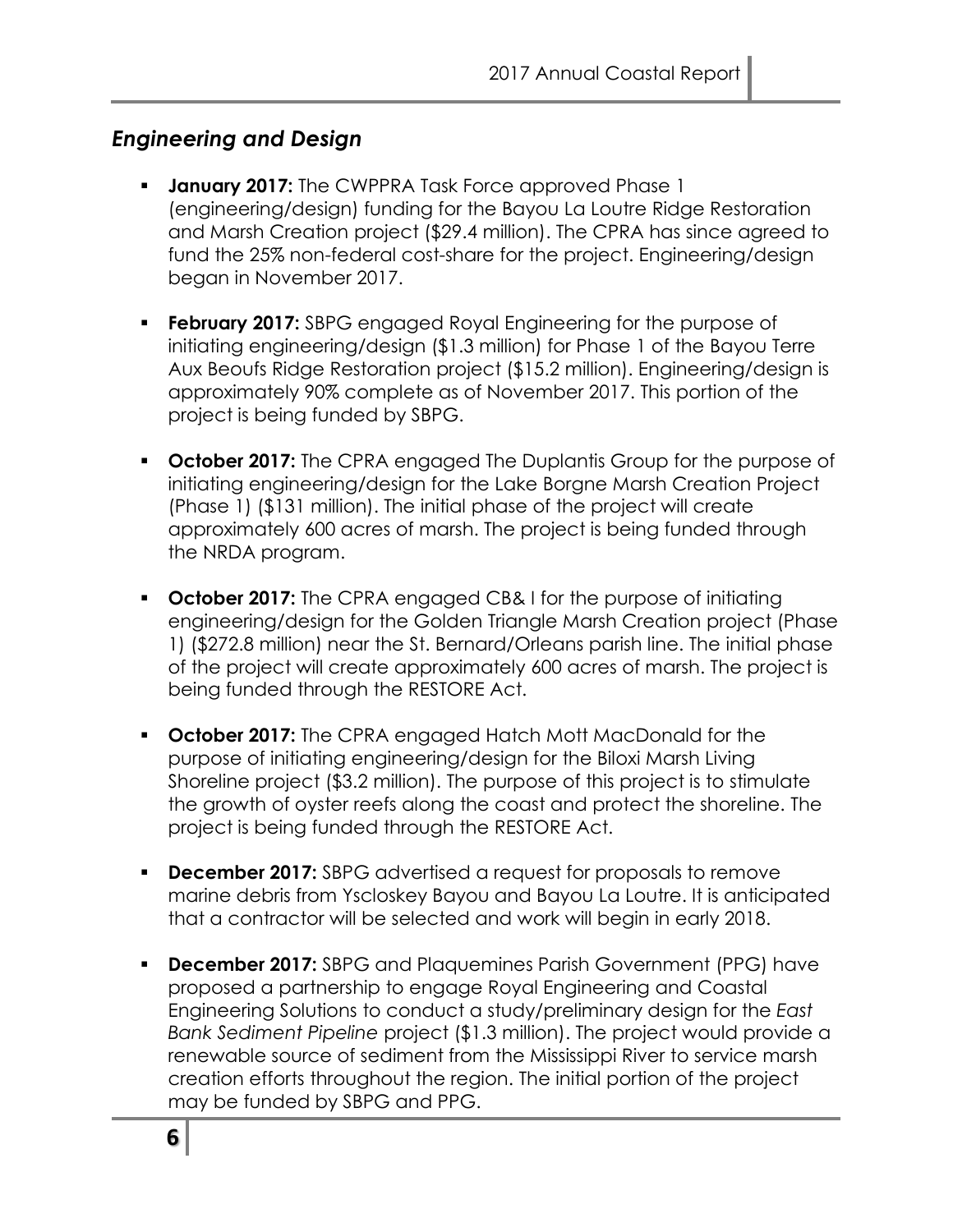#### *Planning*

- **January 2017:** SBPG has a pending request to the CPRA for \$35 million in GOMESA funding to install sheet piling along Louisiana Highway 300 (LA 300). The proposed project would compliment the LA 300 road elevation project that was recently completed by the State. It is anticipated that the CPRA will make a decision regarding the request in early 2018.
- **April 2017:** SBPG worked with several federal agencies to nominate the *Point aux Marchettes Shoreline Protection* (\$40 million) and *East Delacroix Marsh Creation* (\$25 million) projects for CWPPRA funding. Both were voted as top projects in their respective basins and have since been endorsed by over twenty entities and elected officials, including Senators Cassidy and Kennedy and Congressman Scalise. The CWPPRA Technical Committee will make its final recommendations regarding project funding in December 2017.
- **May 2017:** The US Treasury approved the initial version of the parish's RESTORE Act Multiyear Implementation Plan (RESTORE MIP). SBPG has since submitted grant applications for several projects and is currently in the process of updating its RESTORE MIP to include additional projects. SBPG anticipates that it will submit its updated RESTORE MIP to the US Treasury for review and approval by February 2018.
- **July 2017:** SBPG received a number of grants and private contributions for its ongoing black mangrove program. Grantors included Orvis and the American Fly Fishing Trade Association. Low Tide Charters, Biloxi Marsh Lands Corporation, and Lake Eugenie Land Development, Incorporated also recently made private contributions to the program.
- **September 2017:** SBPG submitted a request to the CPRA for RESTORE Act Parish Matching Funds (\$2.7 million) to complete construction of the Lake Lery Marsh Creation (Phase 2) project. It is anticipated that the CPRA will make a decision regarding the request in early 2018.
- **September 2017:** SBPG submitted a request to the *Deepwater Horizon* TIG for \$3.5 million in NRDA funding for the Chandeleur Islands Maintenance and Re-vegetation project. It is anticipated that the TIG will make a decision regarding the request in early 2018.
- **December 2017:** SBPG is in the process of updating its *2016 Coastal Strategy Document*. It is anticipated that the updated plan will be submitted to the St. Bernard Parish Council for review in early 2018.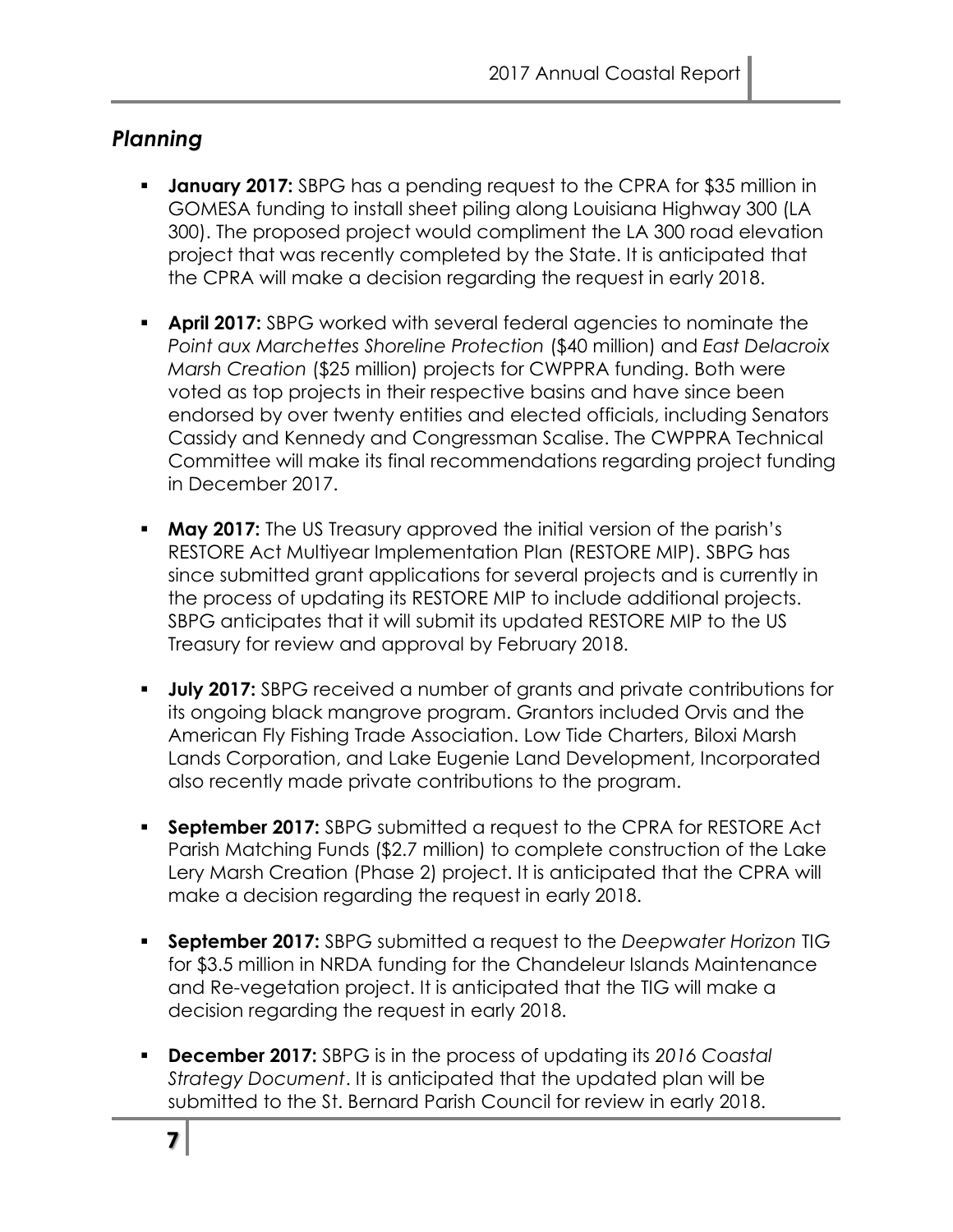### **III. 2018: Vision for Restoring the Coast**

The State of Louisiana's 2017 Coastal Master Plan includes a number of new largescale projects in St. Bernard Parish. The SBPG Coastal Division is in the process of updating its Coastal Strategy Document and other local plans in order to better align the State's priorities with those of the parish. Additionally, it is worth noting that the CPRA has removed the *Upper Breton Sediment Diversion* project from the updated State master plan. SBPG will continue to closely monitor any new developments regarding proposed large-scale sediment diversions.

RESTORE Act and GOMESA funding will be made available to fund a number of coastal activities in 2018. It is anticipated that SBPG will receive over \$1 million in RESTORE Act Direct Component funds and at least \$600,000 in GOMESA funds over the next year. These funds have been set aside for projects ranging from marsh creation to economic development. Other pending grant applications made through the CPRA, such as the GOMESA Coastal Infrastructure Program and RESTORE Act Parish Matching Program, may also facilitate project funding and implementation in 2018.

The SBPG Coastal Division will remain heavily engaged in the CWPPRA process, which provides the parish with opportunities to obtain funding for large-scale projects annually. After obtaining Phase 1 funding for the Bayou La Loutre Ridge Restoration project in 2016, two additional projects (Point aux Marchettes Shoreline Protection and East Delacroix Marsh Creation) were nominated for program funding in 2017. The SBPG Coastal Division will be working closely with its federal and state partners to nominate additional projects in 2018.

Small-scale coastal restoration programming will continue to provide SBPG with opportunities to engage in coastal restoration on an ongoing basis while the parish seeks funding for larger projects. As demonstrated in 2017, such projects also provide opportunities for community education and engagement. The SBPG Coastal Division will continue to work with its private and nongovernmental partners, as well as local citizens, to continue implementing its annual small-scale coastal restoration programming in 2018.

## **IV. Master Project List**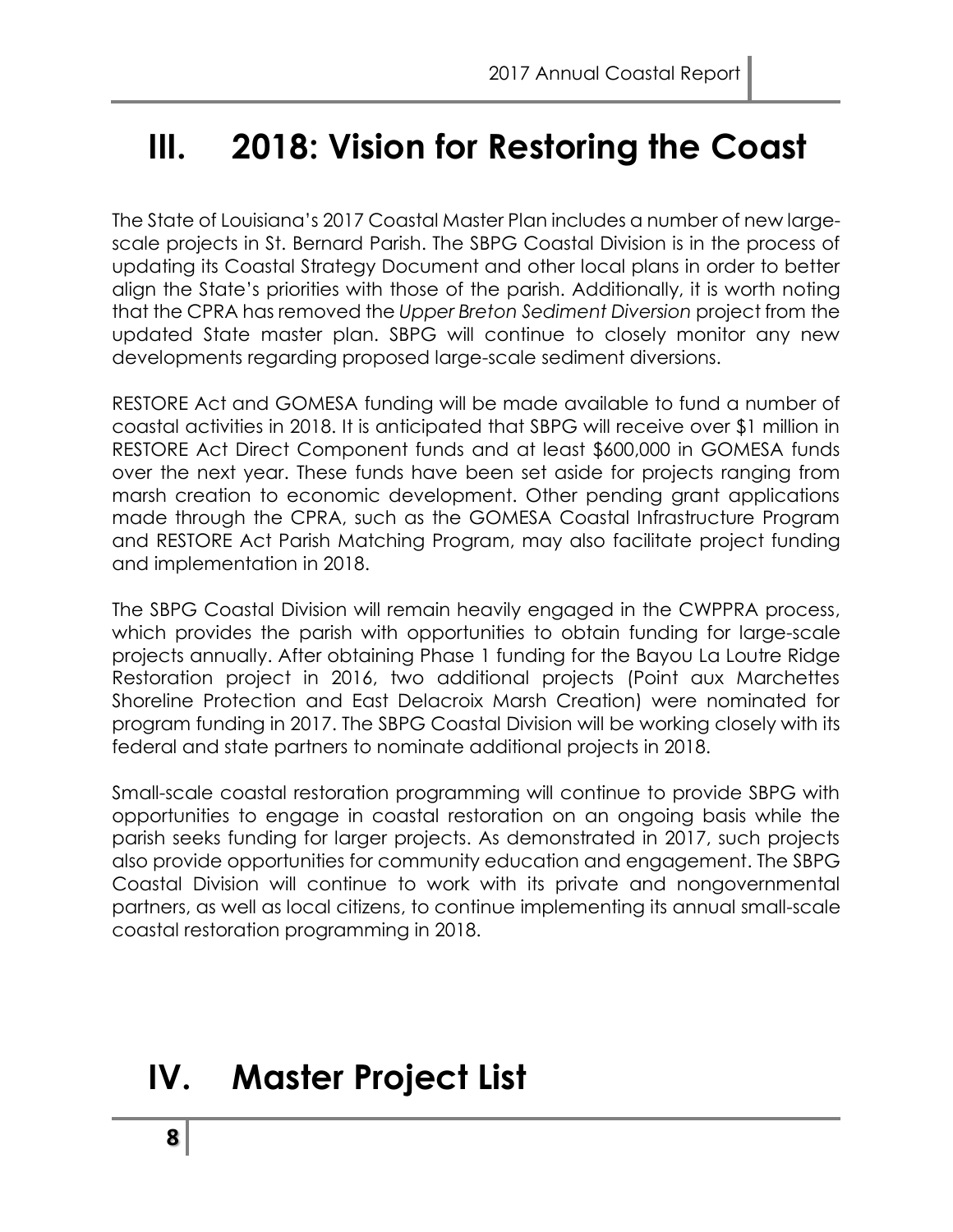| Project                                          | <b>Phase</b>      | Cost          | <b>Funding</b>           |
|--------------------------------------------------|-------------------|---------------|--------------------------|
| Lake Lery Marsh Creation Phase 1                 | Complete          | \$8,000,000   | <b>CIAP</b>              |
| <b>Oyster Reef Shoreline Protection</b>          | Complete          | \$600,000     | <b>CRCL/CPRA/NFWF</b>    |
| <b>MRGO Navigational Aids</b>                    | Complete          | \$15,000      | <b>SBPG</b>              |
| <b>Living Shoreline</b>                          | Complete          | \$23,500,000  | <b>CPRA</b>              |
| <b>Black Mangrove Planting</b>                   | Complete          | \$15,000      | SBPG/Orvis/AFFTA/Private |
| <b>Violet Harbor of Refuge</b>                   | Complete          | \$2,000,000   | <b>CDBG</b>              |
| Caernarvon to Verret Reforestation               | Complete          | \$5,000       | LPBF/SBPG                |
| <b>Derelict Crab Trap Removal</b>                | Complete          | \$5,000       | LPBF/SBPG                |
| Recreational Fishing Piers (Delacroix 1)         | Complete          | \$1,000,000   | <b>SBPG</b>              |
| <b>Violet Canal Maintenance Dredging</b>         | <b>Eng/Design</b> | \$300,000     | <b>CPRA</b>              |
| Lake Lery Marsh Creation Phase 2                 | Eng/Design        | \$3,000,000   | <b>RESTORE</b>           |
| <b>Biloxi Marsh Living Shoreline</b>             | Eng/Design        | \$3,200,000   | <b>CPRA/RESTORE</b>      |
| Lake Borgne Marsh Creation                       | Eng/Design        | \$131,000,000 | CPRA/NRDA                |
| <b>Golden Triangle Marsh Creation</b>            | Eng/Design        | \$272,800,000 | <b>CPRA/RESTORE</b>      |
| Bayou La Loutre Ridge Rest.                      | Eng/Design        | \$29,400,000  | <b>CWPPRA/CPRA</b>       |
| Bayou Terre Aux Beoufs Ridge Rest.               | Eng/Design        | \$15,200,000  | SBPG/CAP 206             |
| Recreational Fishing Piers (Delacroix 2)         | Eng/Design        | \$1,000,000   | <b>SBPG</b>              |
| <b>Paris Road Streetscape</b>                    | Eng/Design        | \$800,000     | <b>RESTORE</b>           |
| Nunez Fisheries Workforce Development            | Eng/Design        | \$225,000     | <b>RESTORE</b>           |
| <b>Central Wetlands Reforestation</b>            | Eng/Design        | \$5,000       | SBPG/LDAF                |
| <b>Recreational Fishing Piers (Shell Beach)</b>  | Planning          | \$1,300,000   | <b>SBPG/RESTORE</b>      |
| Rec. Fishing Piers/Public Market (Hopedale)      | Planning          | \$1,000,000   | <b>SBPG/RESTORE</b>      |
| <b>Point Aux Marchettes Shoreline Protection</b> | Planning          | \$40,000,000  | <b>TBD/CWPPRA</b>        |
| Chandeleur Islands Maint. & Reveg.               | Planning          | \$3,500,000   | <b>NRDA</b>              |
| <b>East Delacroix Marsh Creation</b>             | Planning          | \$25,000,000  | <b>TBD/CWPPRA</b>        |
| Lake Lery Marsh Creation Phase 3                 | Planning          | \$21,699,000  | <b>TBD</b>               |
| LA Highway 300 Resilience                        | Planning          | \$35,000,000  | CPRA/GOMESA/DoTD         |
| <b>Marine Debris Removal and Dredging</b>        | Planning          | \$300,000     | <b>SBPG</b>              |
| East Bank Sediment Pipeline Study/Design         | Planning          | \$650,000     | <b>TBD/SBPG</b>          |

**TOTAL: \$620,519,000** 

**V. SBPG Coastal Division**